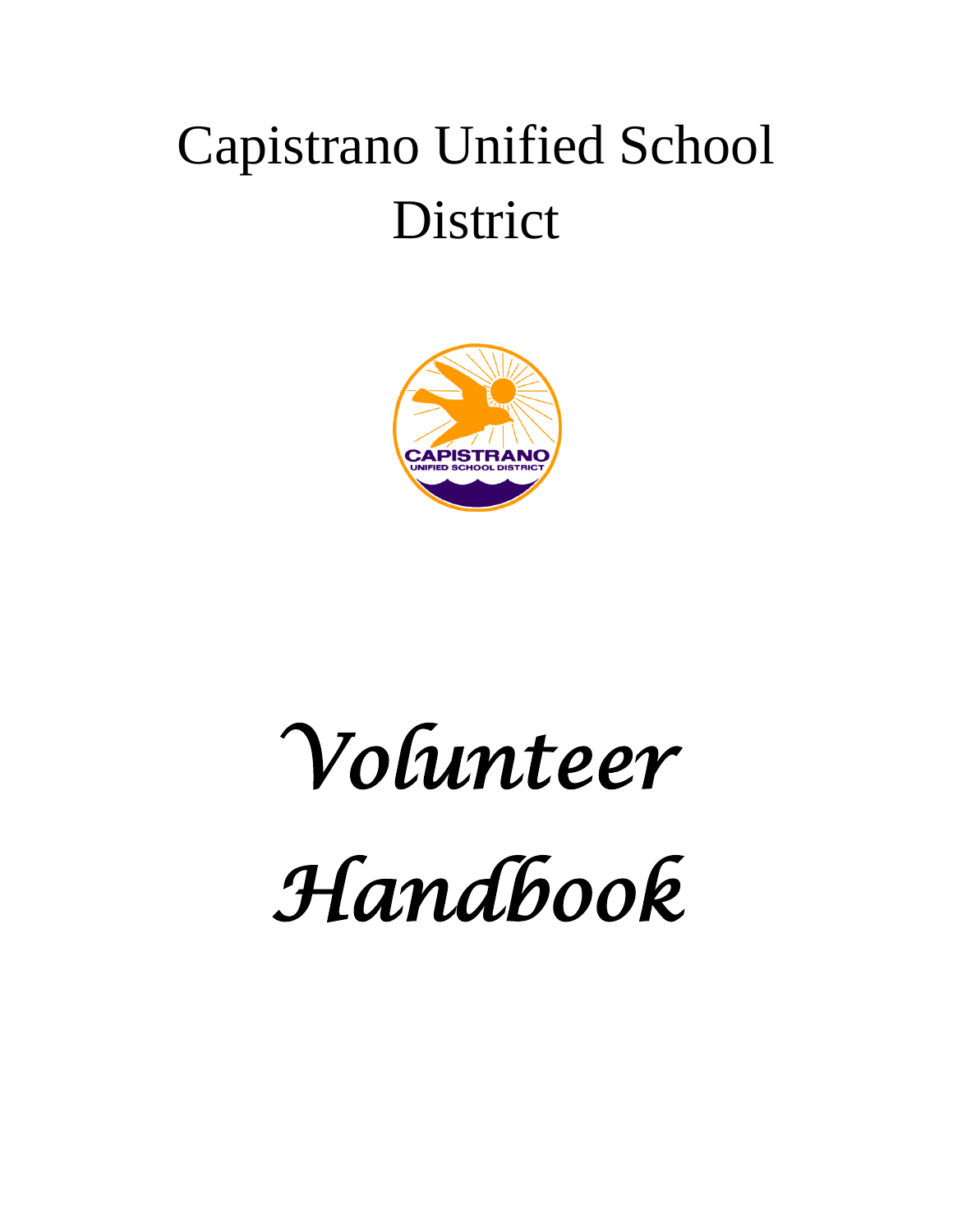## **CUSD WELCOMES YOU**

## **Welcome**

Whether you are new or a former volunteer returning to Capistrano Unified School District, feel free to ask for help concerning anything you don't understand. Your assistance is valued because volunteers help teachers prepare materials and provide assistance and support for individual students. The involvement of volunteers helps reduce the adult-to-student ratio in class while improving the learning environment.

## **Background Check**

In accordance with Board Policy 1240 and California Education, fingerprinting is required for volunteers who have direct contact with students in unsupervised settings.

## **Standards of Conduct**

By volunteering with Capistrano Unified School District, you have a responsibility to the District and to your fellow volunteers to adhere to certain rules of behavior and conduct. The purpose of these rules is not to restrict your rights, but rather to be certain that the learning environment is not compromised. When a person is aware that he or she can fully depend upon others to follow the rules of conduct, then our organization is a better place to work for everyone. Volunteers should become familiar with the specific rules at the site(s) at which they volunteer.

Generally speaking, we expect each person to act in a mature and responsible manner at all times. District standards of conduct and personnel policies include, but are not limited to:

- Observing safety rules at all times and using common sense in operating any type of equipment
- Treating fellow volunteers, teachers, students, parents, and administrators with respect and kindness
- "Zero Tolerance" for the possession of any type of firearm, weapon or explosive on District premises.
- The maintenance of a drug-free workplace. Employees and volunteers are prohibited from being intoxicated or under the influence of controlled substances while volunteering; use, possession, or sale of a controlled substance in any quantity while on District premises (except medications prescribed by a physician which do not impair volunteer performance) will result in immediate dismissal.
- This is a tobacco free school district. Tobacco products shall not be used on District premises.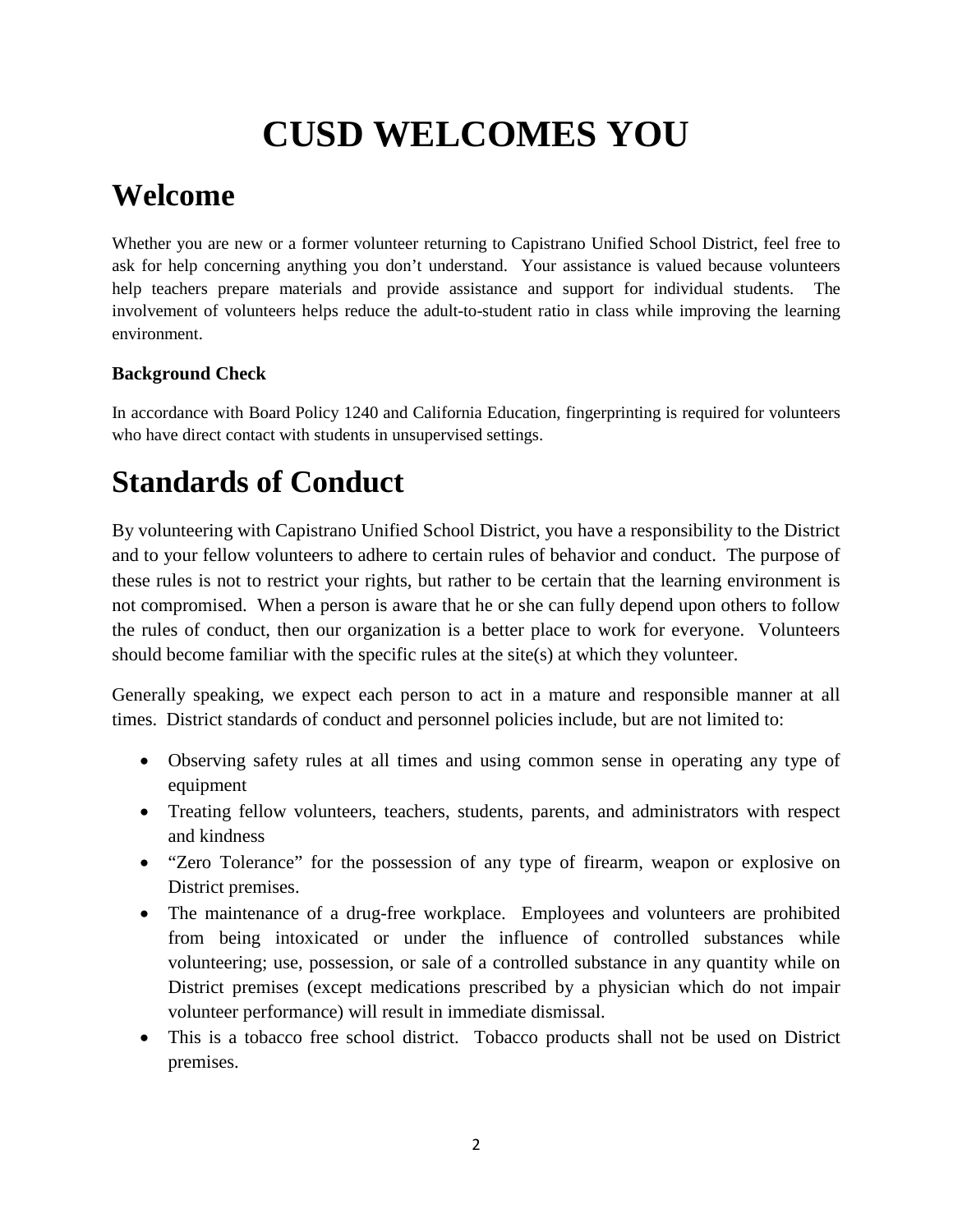- No soliciting or selling of products, services, etc. on District property without the prior written approval of the Superintendent or his designee.
- Refraining from proselytizing in regard to religion or politics on District property.
- Maintaining the confidentiality of all personal and privileged information.

## **Policies and Procedures that all Volunteers Should Know**

## **Absence and Punctuality**

Volunteers are asked to commit to specific time(s) and day(s), as teachers need to know they can count on you. If you are unable to volunteer on a given day, or if you will arrive late, please contact your site immediately.

## **Sign In/Out**

All volunteers must sign in each day and pick up a volunteer badge at the school office. We also request that volunteers sign-out when they have completed their volunteer time for the day.

## **Workers Compensation**

Volunteers are covered by the District Workers' Compensation plan. If a volunteer is injured as a result of a "jobs related activity" he or she may qualify for Workers' Compensation benefits. If you wish to predesignate a physician you may notify the District Insurance office, prior to an injury on District Form B-53. That physician must, however, have previously directed treatment for you, and must have your medical history and records.

In the event of an "industrial injury," an injury or illness which occurs while you are performing your volunteer work, you must adhere to the following procedures:

- 1. Report your injury to the school administration office immediately, no matter how small your injury may seem.
- 2. If medical attention is necessary, contact the District Insurance Office at (949) 234-9402.

The District Insurance Office must pre-authorize your visit to a medical facility or your designated physician.

## **Discipline**

Rules and procedures related to student discipline have been established by the school and individual classroom teachers. Classroom teachers and school administrators are responsible for student discipline. These guidelines are maintained for the safety and welfare of all students. Fairness, consistency, and follow-through are essential to maintaining good control. Please remember to ask for the assistance of the teacher if a situation calls for follow-up disciplinary action.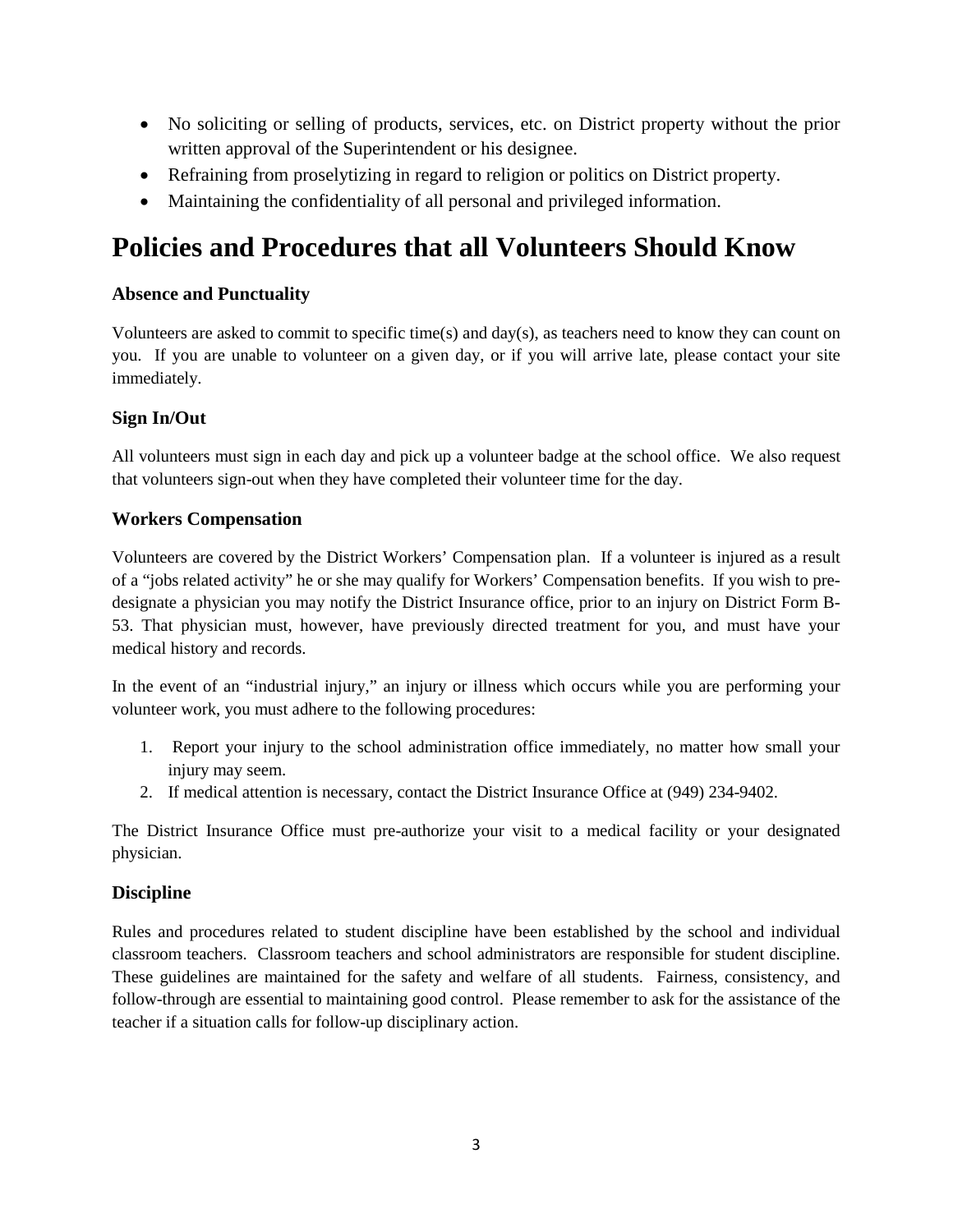## **Confidentiality**

You are responsible for respecting the confidentiality of all students, staff, and privileged information which they may be exposed to as a volunteer. Our students and their families entrust the District with important information relating to their personal lives. The nature of this relationship requires maintenance of confidentiality. Your volunteering with the District assumes an obligation to maintain this confidentiality. It is essential that you not share any information about students, even with your own family, friends, or acquaintances. Because of its seriousness, disclosure of confidential information could lead to dismissal.

## **Equal Volunteering Opportunity**

Capistrano Unified School District provides equal volunteering opportunities for everyone regardless of age, sex, color, race, creed, national origin, religious persuasion, marital status, political belief, or disability that does not prohibit performance of essential job functions. All matters relating to volunteering are based upon ability to perform the job, as well as dependability and reliability.

## **Volunteer Relations with Students and Their Families**

The success of CUSD's volunteer program depends upon the quality of the relationship between the District volunteers, teachers, students and parents, and the general public. Regardless if you are a volunteer or a paid staff member, you are an ambassador for Capistrano Unified School District.

#### **Suspected Child Abuse or Neglect**

Volunteers should report to the school administrator if they have any reason to believe a student has been abused or neglected.

#### **Resignation/Dismissal**

If for any reason you decide not to continue volunteering with the District, please inform your site administrator and those you work with directly. The District reserves the right to discontinue the volunteer relationship with any individual.

## **Other Policies**

## **Siblings**

As a general rule, younger siblings should not accompany parent volunteers to school when they are volunteering. Pre-schoolers and younger siblings can be a distraction to students, staff, and parent volunteers in the classroom. Additionally, younger siblings need to be supervised carefully for their own safety in the school environment. Some of the equipment that is used by volunteers should not be accessible and is not safe for pre-schoolers (laminating machines, paper cutters, scissors, staplers, copy machines, etc.)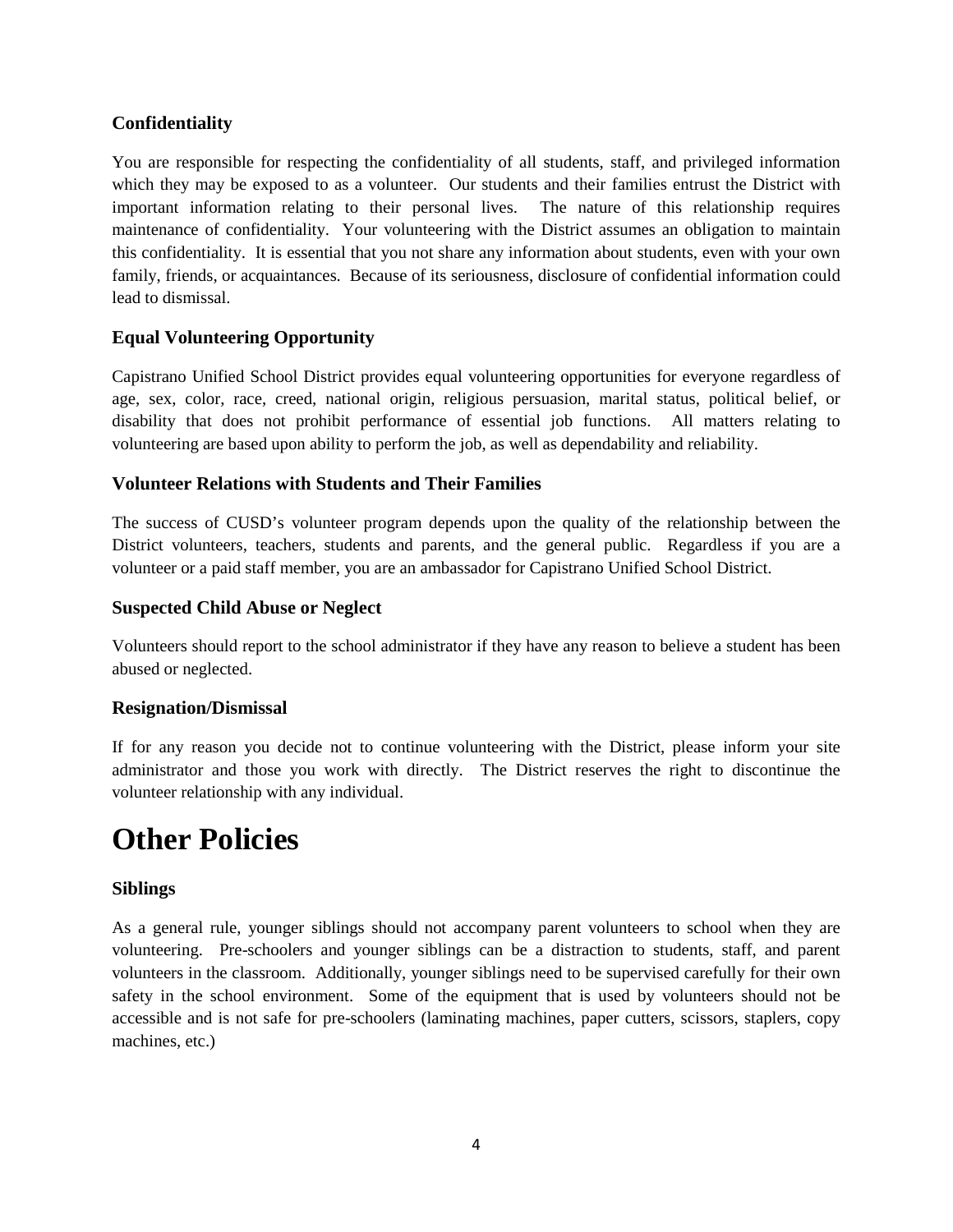## **Office Machines (Copyright)**

The staff appreciates volunteers helping teachers prepare classroom materials. Volunteers should be trained on the correct usage of all office equipment. It is also very helpful if volunteers are willing to step aside and allow teachers or office staff to interrupt them and use machines during recess or on occasions when staff members need immediate access to machines or equipment at school. District equipment is only to be used for educational/school purposes. They are not for personal use. Parent volunteers should use computers that are located in classrooms or teacher workrooms. Volunteer flexibility and cooperation in this area is greatly appreciated. All volunteers shall adhere to the provisions of the federal copyright law and maintain the highest ethical standards in using copyrighted materials. The District shall provide no legal support to any volunteer who violates copyright laws.

## **Computer Software (Copyright)**

Capistrano Unified School District does not condone the illegal duplication of software. The copyright law is clear. Title 17 of the U.S. Code states that, "It is illegal to make or distribute copies of copyrighted materials without authorization." The only exception is the users' right to make a backup copy for archival purposes.

## **Dress Code**

Volunteers are expected to dress in accordance with accepted social and business standards. If you are unsure as to the appropriateness of particular attire, please consult with the site administrator.

#### **Grievances**

A grievance is defined as any event, condition, rule, or practice which the volunteer believes violates his/her civil rights, or treats him or her unfairly while volunteering. (Refer to Board Policy 1312.3, page 23) Volunteers should attempt to resolve a grievance by discussing their concern with the school administrator.

#### **Staff Lounge Guidelines**

The staff lounge should not be used as a "workroom". Cutting, pasting, collating, etc. should be done in classrooms, teacher workrooms, or the office workrooms. Teachers should not send parents to work in the lounge. Due to limited space, please inquire if the lounge refrigerator is available to volunteers. To avoid overcrowding in the staff lounge, it is requested that parent volunteers try to avoid taking breaks during teacher lunch times.

## **Personal Phone Calls**

You are permitted to use the phone to place local calls when necessary. Incoming urgent calls will be directed to you.

Please do not photograph or video students unless you have permission from site personnel.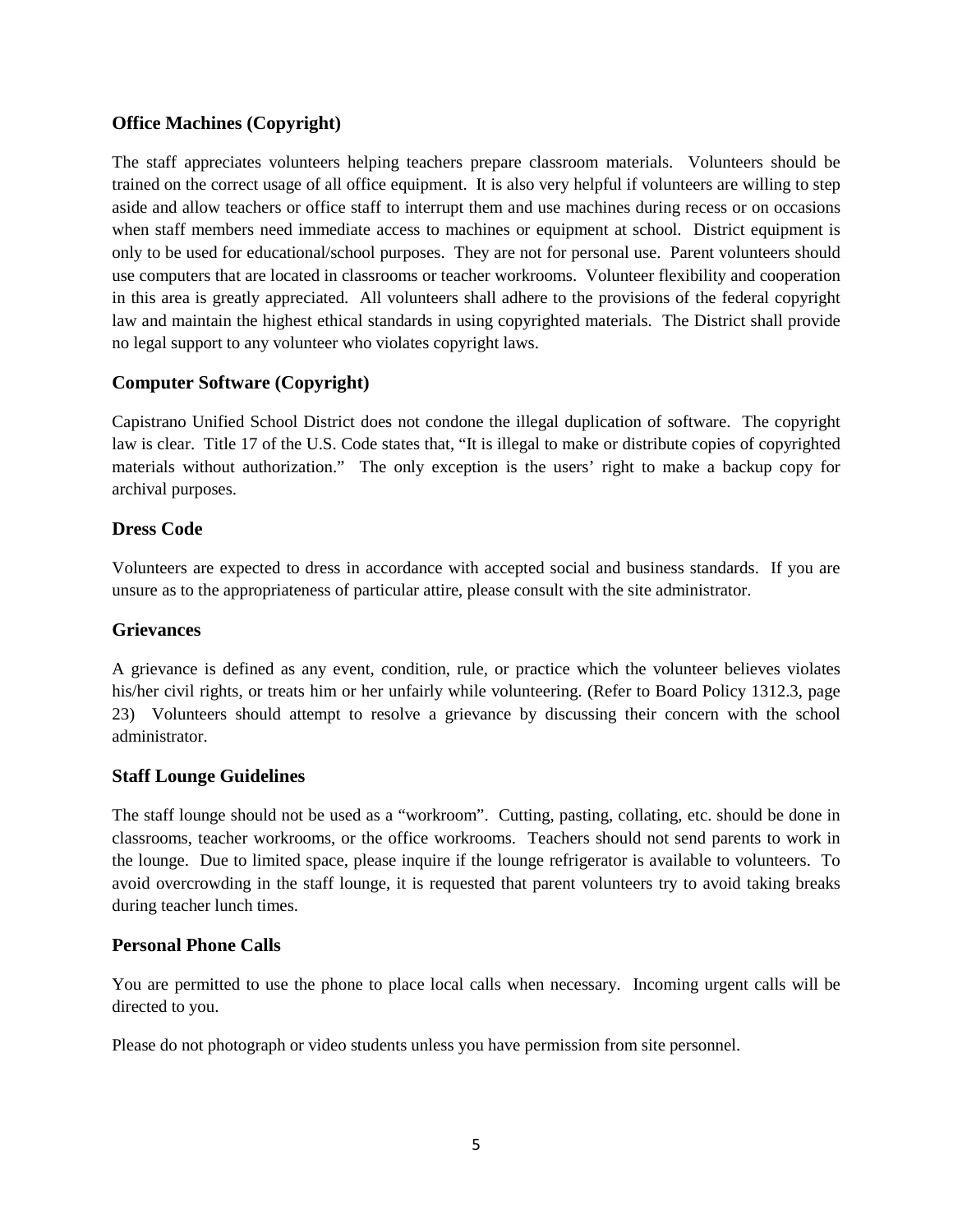## **Parking Lot**

Great care must be taken and drivers must watch closely for students and others at all times when driving near schools and or in school parking lots. You should also check with the school office for information on where you should park.

## **Theft**

No item purchased or supplied by the District should ever be removed from school sites without the express authorization of your site administrator. Theft of personal items has not been a problem for the District, but it is highly recommended that volunteers not bring excessive amounts of money on campus. If you carry a purse, ask to place it in a secure place.

## Safety Rules

The following is a list of general safety rules for all workers. Employees and volunteers are required to comply with these rules.

- Under no circumstances shall a volunteer place themselves, a co-worker, or a student in a hazardous situation.
- Work area (on or off site) are to be kept neat, orderly, and clean. Report unsafe conditions to your supervisor immediately.
- Personal protective equipment (goggles, shoes, gloves, respirators, coveralls, etc.) must be worn at all times when specifically required. Loose jewelry or clothing should be avoided.
- Follow good lifting practices. Ask for help when needed and help others lift or carry heavy or bulky objects when necessary. Stack materials safely.
- Do not start or attempt to repair defective electrical equipment.
- Use tools and school machines only for their intended purpose. Do not use defective tools, equipment, or machinery. Do not remove guards or safety devices on power tools or equipment.
- Know the location of alarms and fire extinguishers.
- Know evacuation procedures
- Always keep personal property secured.

## **Volunteer Opportunities**

Following is a partial list of volunteer opportunities. For additional information on the areas where volunteer services are needed, please contact your school principal.

## **Assist in Classrooms**

- Read stories to children
- Operate listening center equipment
- Work with children in special interest areas
- Present learning game activities to children